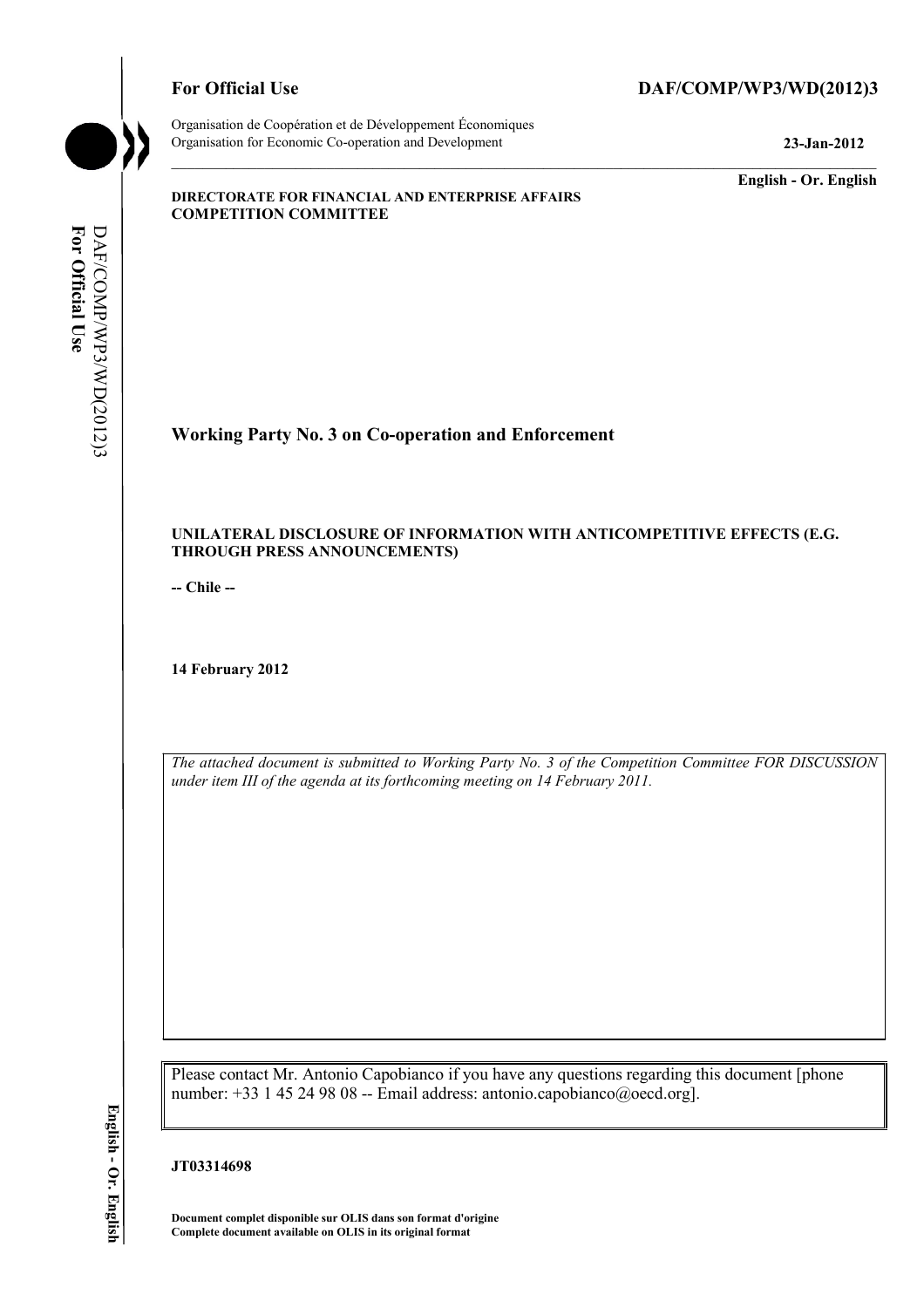# DAF/COMP/WP3/WD(2012)3

#### **1. Legal provisions**

1. According to the provisions of the Chilean Competition Act ("Act" or "DL 211"), in order to find an infringement of the law's provisions for a unilateral disclosure of sensitive information, there is no need to prove an explicit "agreement" among competitors.

2. Unilateral disclosure of sensitive information having anticompetitive effects may be framed as a tacit agreement or a concerted practice, as an invitation to collude, or as a unilateral conduct having anticompetitive effects.

3. Different sections of the Act allow for these different framings.

4. Regarding 'unilateral conduct having anticompetitive effects', the broad provision of Article 3 section 1, expresses: "*Whoever executes or enters into any act*, … **individually***, which hinders, restricts or impedes free competition, or which tends to produce such effects, shall be penalized with the measures indicated in Article 26 hereof, notwithstanding any preventive, corrective or restrictive measures that could be ordered in each case, with regard to said acts*, …". The provision has been traditionally construed as requiring market power.

5. As to the framings of 'tacit agreement' or 'concerted practice', Article 3 section 2 a), expresses: "Among others, the following shall be considered as acts, agreements or conventions that hinder, restrict or impede free competition, or which tend to produce said effects: a) Express or **tacit agreements between competitors**, or **concerted practices** between them, which confer to them market power and which consist of fixing sale prices, purchase prices, or other commercial terms and conditions, restricting output, allocating territories or market quotas, excluding competitors, or affecting the results of tender processes (bid rigging)."

6. Finally, regarding 'invitations to collude', even though such behavior is not considered by the provisions of the Act, it could be argued that punishing attempts or failures of committing an unlawful conduct is a criminal law principle applicable to administrative law infringements such as violations to the Competition  $Act<sup>1</sup>$ .

7. No matter what framework is chosen for analyzing unilateral disclosure of information, in Chile, in order to be punishable, the potential effects of the conduct –whether its own or those risen by the concurrence of a hypothetical subsequent reaction of a competitor– should be proven and assessed.

# **2. Enforcement practices**

8. Since the enactment of Law  $N^{\circ}20.361/2009$  which reinforced effectiveness of investigations in cartel behavior (introducing leniency, wiretapping and raids powers),  $FNE's<sup>2</sup>$  efforts in enforcement have been oriented towards high impact cartel cases with direct evidence. Unilateral behavior has been

<sup>|&</sup>lt;br>|<br>| The Competition Tribunal ("TDLC") gave grounds in favor of arguing that attempts or failures of committing an unlawful agreement are punishable. Analyzing a conduct consisting in using an agreement with regards to a specific target as a *test case* in order to further extend the anticompetitive agreement to other targets, the TDLC held: "…*it is not proven that coordinated actions have actually taken place or were attempted...*". TDLC, October 19<sup>th</sup>, 2011, Ruling N° 113/2011, Rc. 48°.

<sup>2</sup> FNE is the acronym for Fiscalía Nacional Económica, the Competition Agency in Chile in charge -in the enforcement field- of investigating, prosecuting and litigating competition law cases before the TDLC and other tribunals.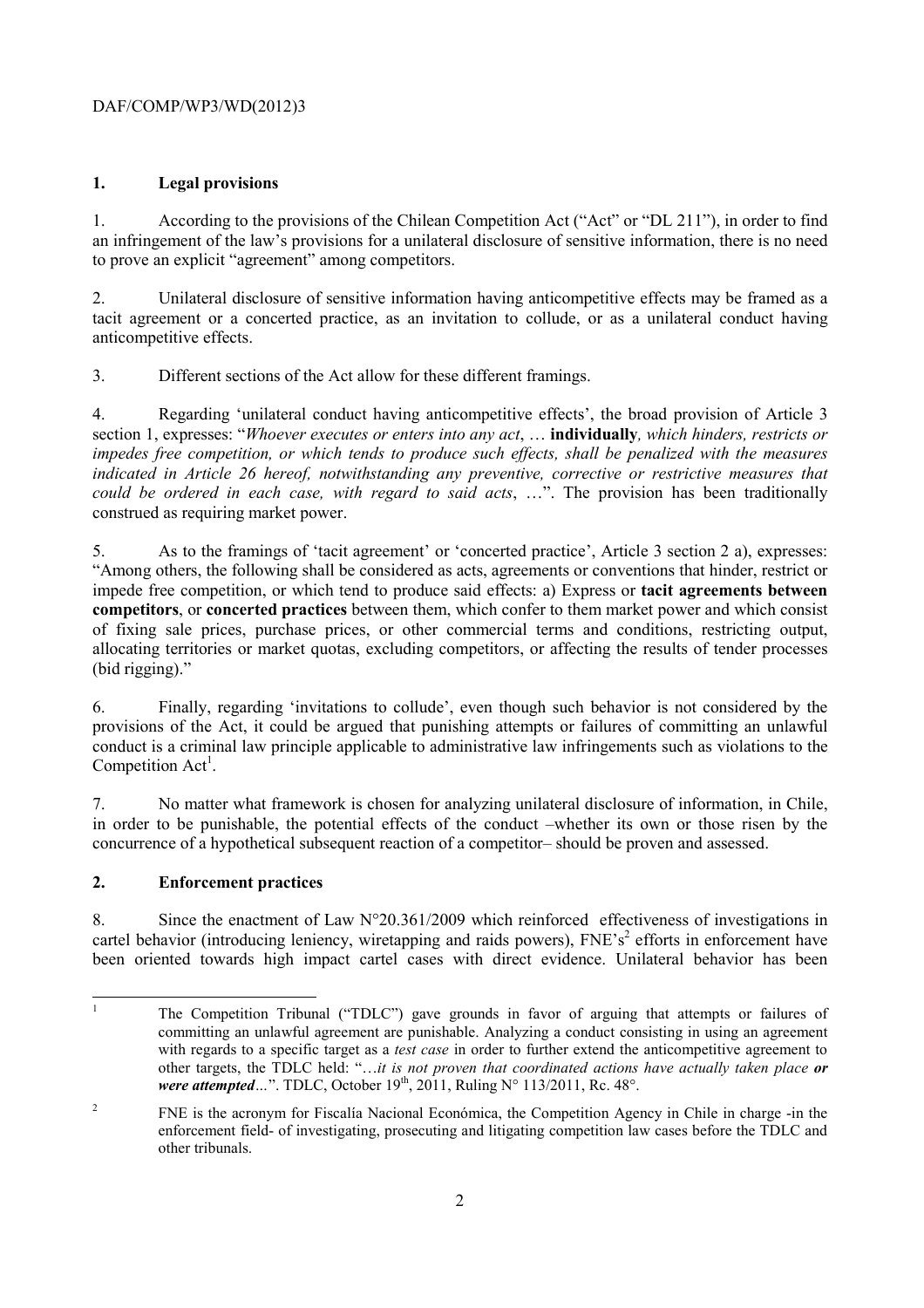identified as part of the evidence grounding FNE's complaints in some cases but the FNE has not assessed these unilateral conducts in isolation, but as a component of coordinated behavior among competitors. However, before these legal amendments were enacted, concerted practices and tacit collusion were used as theories of the case when proofs were limited to circumstantial evidence. In the final section of this contribution cases illustrating both periods are summarized.

# **3. Policy guidance**

9. In 2011, in order to clarify core concepts and promote compliance with competition law in the field of trade associations (TAs), the FNE issued an advocacy document on competition law and  $TAs<sup>3</sup>$ . The document conveyed the FNE's vision in matters of competition law concerning collaboration between competitors, recommendations on commercial practices formulated by TAs, formal aspects and content regarding TAs meetings, boycott infringements, criteria and conditions for TAs membership, essential services offered by TAs to members and non-members, self-regulation by TAs, standards setting, advertising, standard contracts and general marketing conditions. For each of these issues, the document provides specific recommendations to guide TAs and their members.

10. Though the document covers primarily information exchanges among competitors participating in a TA, those criteria are useful for guidance for competitors when deciding unilaterally to disclose information. For instance, the document explains that the following is considered competitive sensitive information: information concerning pricing policy (current or future prices), costs structures, outcome volumes (current or future), expansion and investment plans, imports policy, information regarding market shares, clientele lists, discounts policy, payment conditions, marketing strategies, and design and content of bid for tenders. Companies should be careful when disclosing such information.

#### **4. Cases**

# *4.1. Complaint for cartel case in the poultry industry (2011)*

11. In a complaint for cartel conduct in the poultry industry submitted by the FNE in 2011, one of the facts considered by the FNE was a press interview of one of the defendants' CEO. In this interview, this CEO expressed: "*Fighting against Super Pollo* [one of its competitors]*… what for? It is better to coexist. As the idiom says, if you cannot beat your powerful enemy, join him. We have a strong trade association along with Ariztía and Agrosuper* [its competitors] *through which we have been able to reach agreements regarding which part of the market belongs to each one. We will not jeopardize our reputation for a 1% more"*<sup>4</sup> *.*

12. However, as explained above, this unilateral act was not used in isolation, but as part of a set of evidence that also include information gathered during a search in companies' premisessuch as e-mails between competitors, among others. All the above is supporting a cartel accusation.

 $\overline{\mathbf{3}}$ 3 A preliminary draft was presented for public comment and consultation and preceded by a study conducted by a university research center specialized in regulation and competition, who reviewed the practice of case law by antitrust authorities in Chile over a 35 year period, including also foreign literature. During the consultation period, the FNE received comments and observations from approximately 30 TAs, including business associations and professional associations, and simultaneously held work meetings with the most important TAs in the country.

<sup>&</sup>lt;sup>4</sup> Translated from an interview in "El Mercurio", "Revista del Campo" supplement, April 16th, 2007; quoted by the FNE's complaint for cartel conduct in the poultry industry, available at: http://www.tdlc.cl/DocumentosMultiples/Requerimiento%20FNE%2030%2011%202011.pdf ¶ 40.